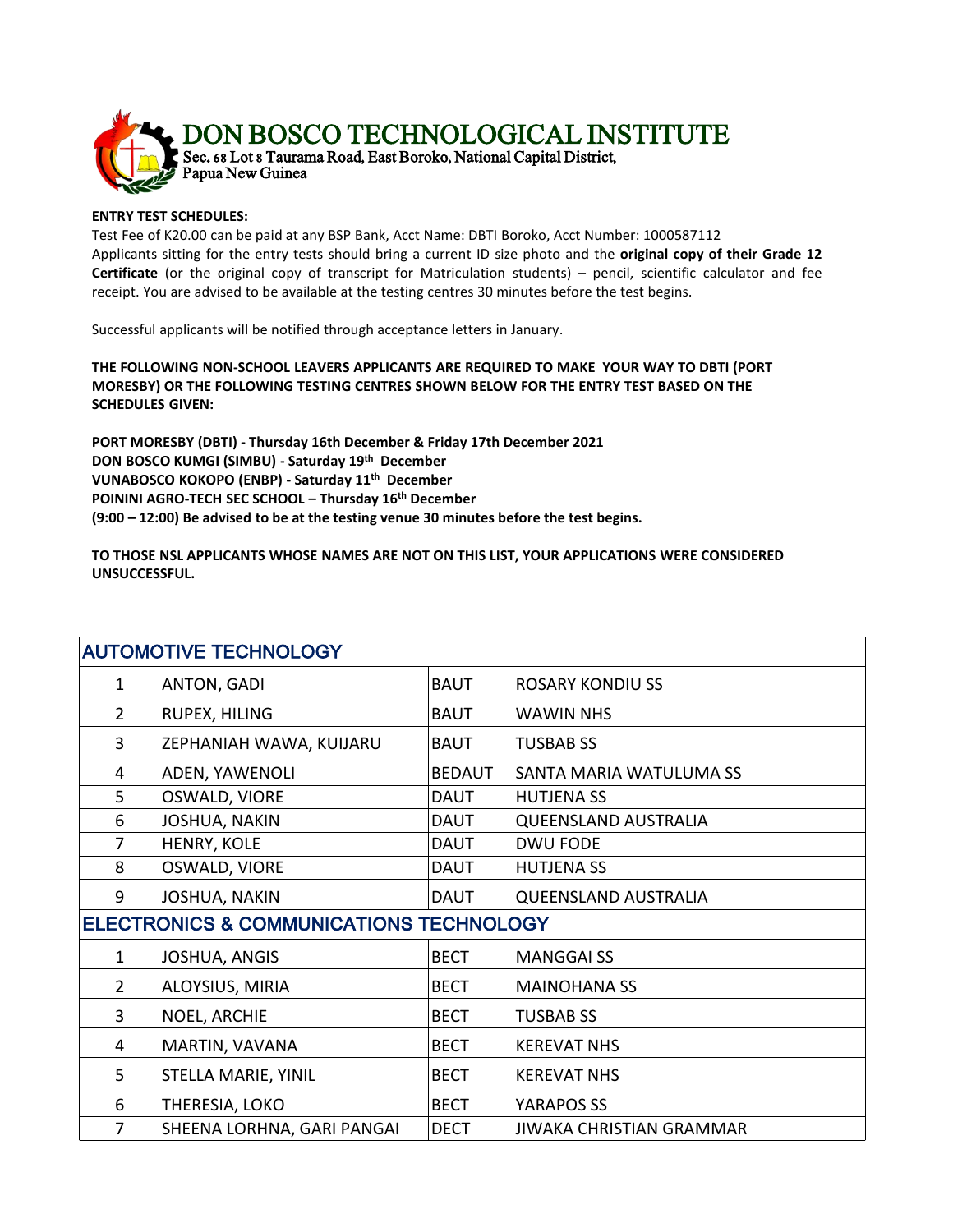| <b>ELECTRICAL TECHNOLOGY</b>                          |                                   |               |                              |  |  |  |
|-------------------------------------------------------|-----------------------------------|---------------|------------------------------|--|--|--|
| $\mathbf{1}$                                          | ALMOND, NAMBASO                   | <b>BEDELT</b> | <b>MAPRIK SS</b>             |  |  |  |
| $\overline{2}$                                        | AUGUSTINE, LOGO                   | <b>BELT</b>   | <b>HOSKINS SS</b>            |  |  |  |
| 3                                                     | SYLVIA, ARIYAFA                   | <b>BELT</b>   | DAULO SS                     |  |  |  |
| 4                                                     | DEBBIE-ANNE, SATKEK               | <b>BELT</b>   | <b>HENGANOFISS</b>           |  |  |  |
| 5                                                     | NAOMI, GOROBA                     | <b>BELT</b>   | <b>GORDON SS</b>             |  |  |  |
| 6                                                     | JONAH, WILSON                     | <b>BELT</b>   | <b>MALABUNGA SS</b>          |  |  |  |
| $\overline{7}$                                        | FINKELSTINE, MILEKOROFI           | <b>DELT</b>   | NIMAMAR FRANCHISE UNI CENTRE |  |  |  |
| 8                                                     | ELIZABETH MAVIS, FEDA             | <b>DELT</b>   | LAE SS                       |  |  |  |
| 9                                                     | <b>BLAISE, TABALI</b>             | <b>DELT</b>   | ST MARY'S VUVU SS            |  |  |  |
| <b>INFORMATION TECHNOLOGY</b>                         |                                   |               |                              |  |  |  |
| $\mathbf{1}$                                          | <b>VINCENT, SOTI</b>              | <b>BEDINF</b> | <b>ASAROKA SS</b>            |  |  |  |
| $\overline{2}$                                        | JENELYN, NIMBI                    | <b>BEDINF</b> | <b>SOGERI NHS</b>            |  |  |  |
| 3                                                     | MEAMORI, EPAVEA                   | <b>BEDINF</b> | <b>ARAIMIRISS</b>            |  |  |  |
| 4                                                     | ANSCILLA, ELIAS                   | <b>BEDINF</b> | ST GABRIEL'S TSS             |  |  |  |
| 5                                                     | GIDEON, LAKA                      | <b>BEDINF</b> | <b>TOGOBA SS</b>             |  |  |  |
| 6                                                     | HEATHER, GUARIM                   | <b>BINF</b>   | <b>MALALA CATHOLIC SS</b>    |  |  |  |
| $\overline{7}$                                        | VINCENT, CHAYINIU                 | <b>BINF</b>   | <b>MANUS SS</b>              |  |  |  |
| 8                                                     | VENESSA, BAYEMA                   | <b>BINF</b>   | <b>HOIEBIA SS</b>            |  |  |  |
| 9                                                     | JOHN, MISU                        | <b>DINF</b>   | <b>PAPITALAI SS</b>          |  |  |  |
| 10                                                    | ROSELYN, KUITAMBA                 | <b>DINF</b>   | YARAPOS SS                   |  |  |  |
|                                                       | <b>INSTRUMENTATION TECHNOLOGY</b> |               |                              |  |  |  |
| $\mathbf{1}$                                          | GHAI, KAWA                        | <b>BEDINS</b> | UTU SS                       |  |  |  |
| $\overline{2}$                                        | HEKWARAI, DOUVERI                 | <b>BEDINS</b> | <b>SOGERI NHS</b>            |  |  |  |
| 3                                                     | JACOBETH, TIAMPO                  | <b>BEDINS</b> | <b>BUGANDI SS</b>            |  |  |  |
| 4                                                     | ZENA, PAUL                        | <b>BEDINS</b> | <b>KIMBE SS</b>              |  |  |  |
| 5                                                     | ANDREA, NICHOLAS                  | <b>BINS</b>   | <b>SOGERI NHS</b>            |  |  |  |
| <b>MAINTENANCE FITTING &amp; MACHINING TECHNOLOGY</b> |                                   |               |                              |  |  |  |
| $\mathbf{1}$                                          | DAMARIS, SAIRUA                   | <b>BEDMFM</b> | <b>MANGGAI SS</b>            |  |  |  |
| $\overline{2}$                                        | <b>BASIL, MAKUNAI</b>             | <b>BEDMFM</b> | <b>SOGERI NHS</b>            |  |  |  |
| 3                                                     | MICHAEL, LELAI                    | <b>BEDMFM</b> | <b>DBTS-RAPOLO</b>           |  |  |  |
| 4                                                     | CEDRICK, LOMBALU                  | <b>BMFM</b>   | SANTA MARIA WATULUMA SS      |  |  |  |
| 5                                                     | ELIJAH, PINO                      | <b>BMFM</b>   | PASSAM NHS                   |  |  |  |
| 6                                                     | FELIX, YOKO                       | <b>BMFM</b>   | ST PAUL'S LUTH SS            |  |  |  |
| 7                                                     | RONALD, MARNAEN JNR               | <b>BMFM</b>   | <b>MALABUNGA SS</b>          |  |  |  |
| 8                                                     | NATHAN, SONEA                     | <b>BMFM</b>   | <b>KEREVAT NHS</b>           |  |  |  |
| 9                                                     | JOHN, POWASEU                     | <b>DMFM</b>   | <b>PAPITALAI SS</b>          |  |  |  |